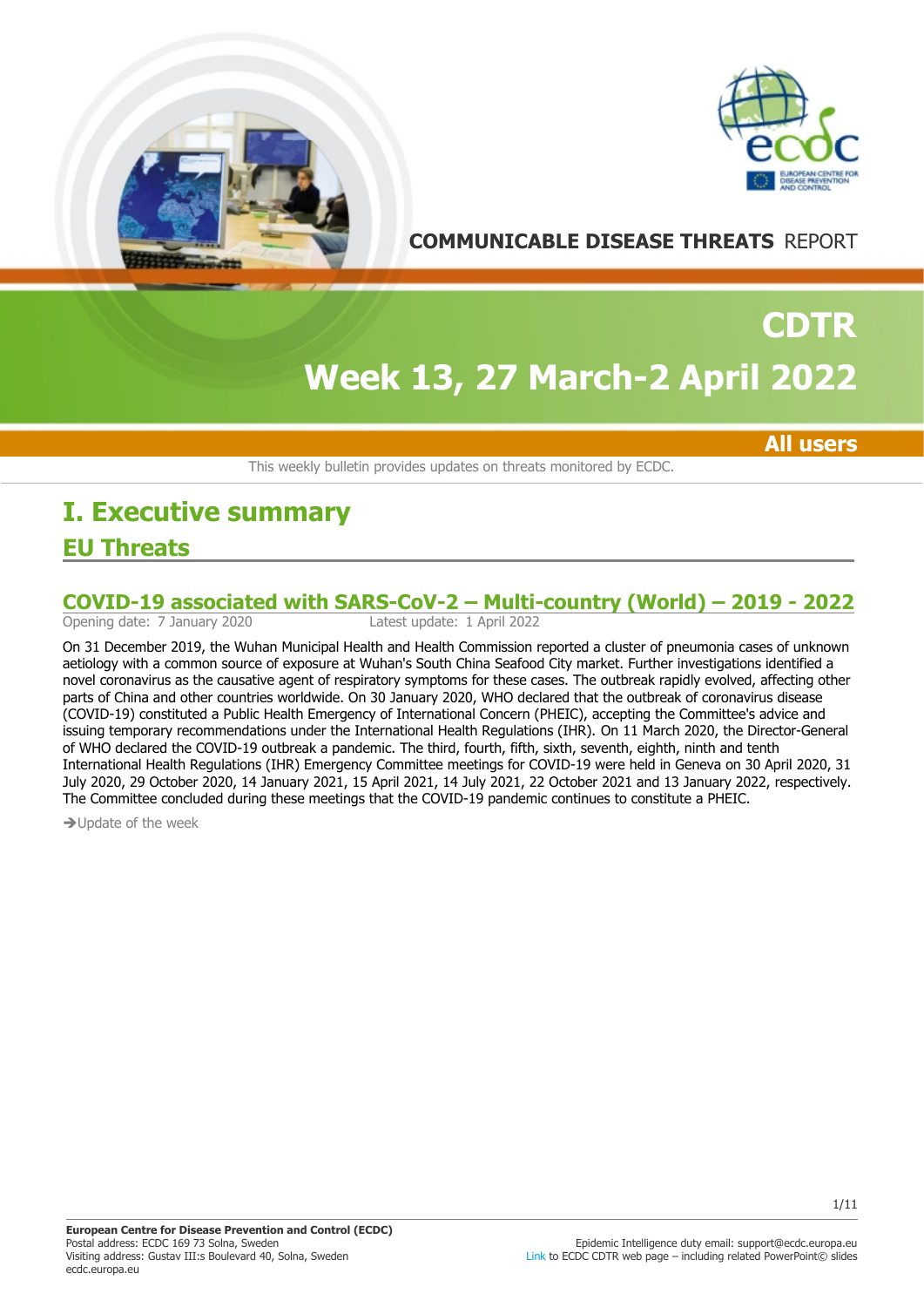Since week 2022-11 and as of week 2022-12, 11 458 136 new cases of COVID-19 (in accordance with the applied case definitions and testing strategies in the affected countries) and 33 283 new deaths have been reported.

Since 31 December 2019 and as of week 2022-12, 482 227 744 cases of COVID-19 (in accordance with the applied case definitions and testing strategies in the affected countries) have been reported, including 6 130 303 deaths.

In the EU/EEA only and as of week 2022-12, 125 484 993 cases have been reported, including 1 055 344 deaths.

The figures reported worldwide and in the EU/EEA are probably an underestimate of the true number of cases and deaths, due to various degrees of under-ascertainment and under-reporting.

The latest daily situation update for the EU/EEA is available [here.](https://www.ecdc.europa.eu/en/cases-2019-ncov-eueea)

Since the last update on 24 March 2022 and as of 31 March 2022, the following changes have been made to ECDC's variant classifications for variants of concern (VOC), variants of interest (VOI), variants under monitoring and de-escalated variants:

• B.1.351 (Beta) and P.1 (Gamma) have been de-escalated from variants of concern to de-escalated variants. • B.1.640 has been de-escalated from variants under monitoring to de-escalated variants.

The reason for all of these de-escalations is that these variants have not been detected recently in the EU/EEA. World-wide detections of these variants are very rare, becoming even more rare since Omicron became the dominant variant. As of 9 March 2022, WHO classifies Beta and Gamma as previously circulating VOCs.

For the latest information on variants, please see [ECDC's webpage on variants.](https://eur02.safelinks.protection.outlook.com/?url=https%3A%2F%2Fwww.ecdc.europa.eu%2Fen%2Fcovid-19%2Fvariants-concern&data=04%7C01%7C%7Ccb9b8b47806242cb8c7e08d9b635ab36%7C6ad73702409c4046ae59cc4bea334507%7C0%7C0%7C637741163891866690%7CUnknown%7CTWFpbGZsb3d8eyJWIjoiMC4wLjAwMDAiLCJQIjoiV2luMzIiLCJBTiI6Ik1haWwiLCJXVCI6Mn0%3D%7C3000&sdata=HhGTCmImJ1iIMdBws5WLPDFX4%2F2K8pUGG1P%2FdT7iY84%3D&reserved=0)

# **Influx of people displaced from Ukraine to the EU following Russia's aggression in Ukraine - Multistate - 2022**<br>Opening date: 24 February 2022 Latest update: 1 April 2022

Opening date: 24 February 2022

On 24 February 2022, Ukraine declared martial law following Russia's invasion. As the invasion escalates, large numbers of displaced people are seeking shelter in neighbouring countries.

#### $\rightarrow$  Update of the week

According to the [United Nations,](http://data2.unhcr.org/en/situations/ukraine) between 24 February and 30 March 2022, the total number of people fleeing Ukraine reached 4 059 105. In total, 2 362 044 have crossed the Polish border; 616 592 the Romanian; 368 807 the Hungarian; and 283 824 the Slovakian. In addition, Czechia's [Ministry of the Interior](https://twitter.com/vnitro/status/1506903648663711747) reported 248 804 special visa concessions to Ukrainian applicants as of 30 March 2022. Outside of the EU/EAA, 388 837 people have sought safety in the Republic of Moldova ([United Nations](http://data2.unhcr.org/en/situations/ukraine)).

On 31 March 2022, the World Health Organization published its fifth situation report on the emergency in Ukraine, according to which the total number of affected people is estimated to be 18 million, with approximately 6.4 million being internally displaced within Ukraine.

No major outbreaks or other events related to communicable diseases have been detected since the previous update.

As reported in previous updates, [Romania](https://insp.gov.ro/wp-content/uploads/2022/03/Sistem-supraveghere-de-tip-sindromic.pdf) has established a syndromic surveillance system for communicable diseases and other countries have published guidelines or recommendations for monitoring health among displaced populations including guidelines for vaccinations (e.g., [Spain,](https://www.sanidad.gob.es/gabinetePrensa/ucrania/docs/Guia_de_actuacion_desplazados-Ucrania_18.03.2022.pdf) [Finland,](https://thl.fi/fi/web/infektiotaudit-ja-rokotukset/ajankohtaista/ukrainasta-saapuneiden-henkiloiden-infektiotautien-ehkaisy-ja-rokotukset) [Ireland\)](https://www.hse.ie/eng/health/immunisation/hcpinfo/ukraine/).

## **Influenza ±Multi-country ±Monitoring 2021/2022 season**

Opening date: 15 October 2021 Latest update: 1 April 2022

The current circulation of influenza viruses across the WHO European Region is slightly higher than in the 2020/21 season, but still substantially lower than before the COVID-19 pandemic.

 $\rightarrow$  Update of the week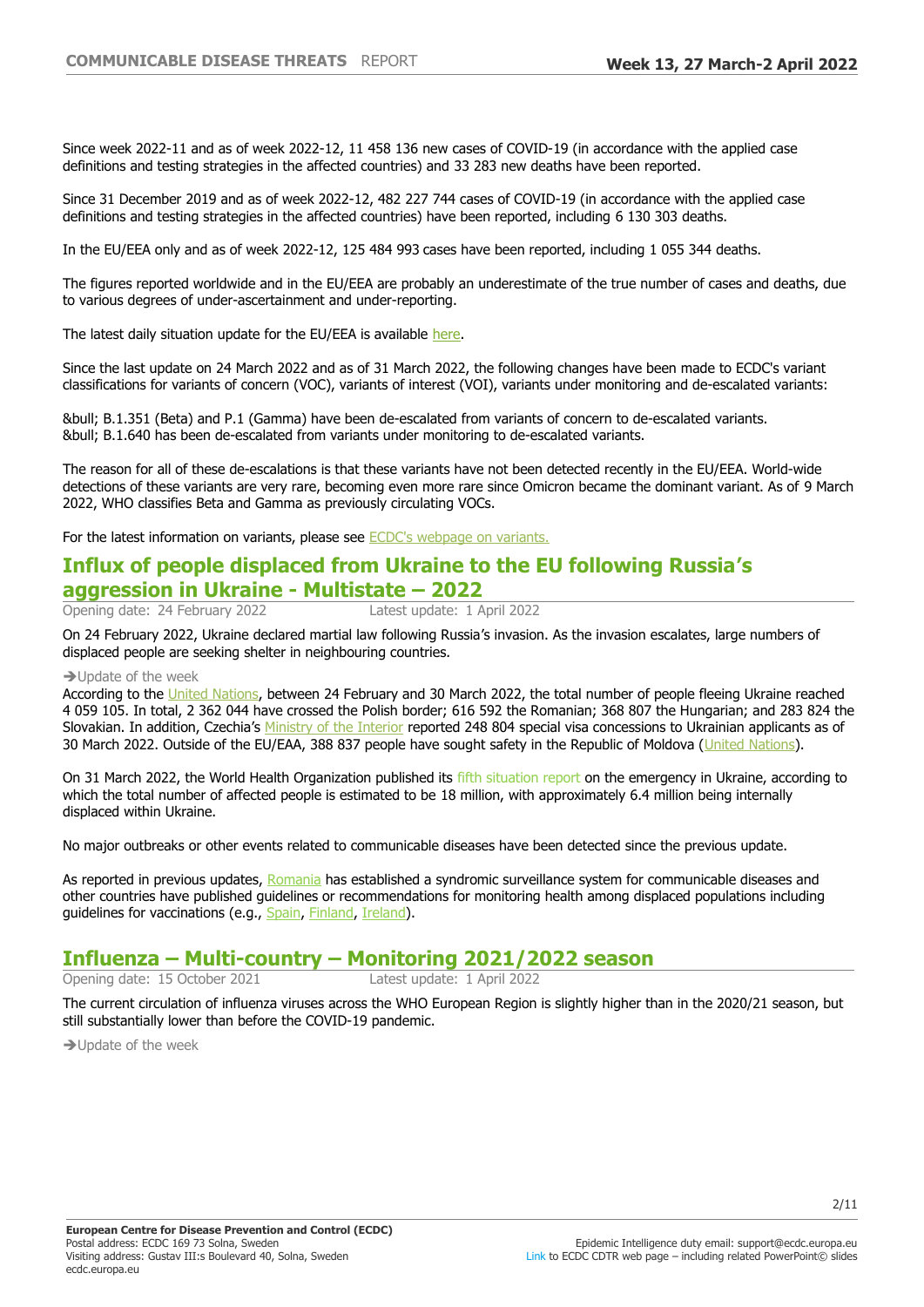#### **Week 12/2022 (21±27 March 2022)**

Fourteen countries across the Region reported widespread influenza activity.

The percentage of all sentinel primary care specimens from patients presenting with ILI or ARI symptoms that tested positive for an influenza virus remain at similar levels for the last three weeks, around 26%.

Countries, mostly in the western-central part of the Region, reported seasonal influenza activity above 50% positivity in sentinel primary care: Serbia (69%), Netherlands (67%), Denmark (63%), Slovenia (62%), France (58%), Belgium (57%), Hungary (57%), and Luxembourg (54%).

Both influenza type A and type B viruses were detected, with A(H3) viruses being dominant across all monitoring systems.

A(H3) viruses were most frequently detected in patients hospitalised with confirmed influenza virus infection.

# **Non EU Threats**

## **New! Crimean-Congo haemorrhagic fever (CCHF) ±United Kingdom ex. Central Asia – 2022**

Opening date: 30 March 2022 Latest update: 1 April 2022

On 25 March 2022, The UK Heath Security Agency (UKHSA) confirmed a case of Crimean-Congo haemorrhagic fever in England.

 $\rightarrow$  Update of the week

On 25 March 2022, The UK Heath Security Agency (UKHSA) [confirmed](https://www.gov.uk/government/news/crimean-congo-haemorrhagic-fever-case-identified-in-england-following-travel-to-central-asia) a case of Crimean-Congo haemorrhagic fever in England. The case had a travel history to Central Asia, where the disease is endemic. The case was diagnosed at Cambridge University Hospitals NHS Foundation Trust and is receiving specialist care at the Royal Free Hospital in London.

According to the UKHSA's report, there have previously been two imported cases of CCHF reported in the United Kingdom (one in 2012 and one in 2014). Neither case had any evidence of onward transmission reported.

Contact tracing is ongoing and infection control procedures are being followed.

# **Circulating vaccine derived poliovirus type 3 (cVDPV3), Israel \* - 2022**<br>Opening date: 10 March 2022<br>Latest update: 1 April 2022

Opening date: 10 March 2022

On 6 March 2022, a case of poliomyelitis was detected through routine acute flaccid paralysis (AFP) surveillance in the Jerusalem region, Israel. The case is an unvaccinated child, aged three years and nine months. Investigations and contact tracing are ongoing to identify other possible cases.

 $\rightarrow$  Update of the week

On 29 March 2022, Israel's authorities [reported](https://www.gov.il/he/departments/news/29032022-01) that four additional samples from asymptomatic children had tested positive for VDPV3, bringing the total number of asymptomatic children with confirmed VDPV3 infection to six. All children were unvaccinated. Additionally, laboratory confirmation is pending for one suspected case.

\*The previous Communicable disease threat report about this item had indicated circulation of this VDPV3 in occupied Palestinian territory as well; further field investigations concluded that although circulation in occupied Palestinian territory cannot be ruled out at this time, circulation can only be confirmed in Israel. However, this classification does not change the risk classification this cVDPV3 presents to occupied Palestinian territory, nor for planned response activities.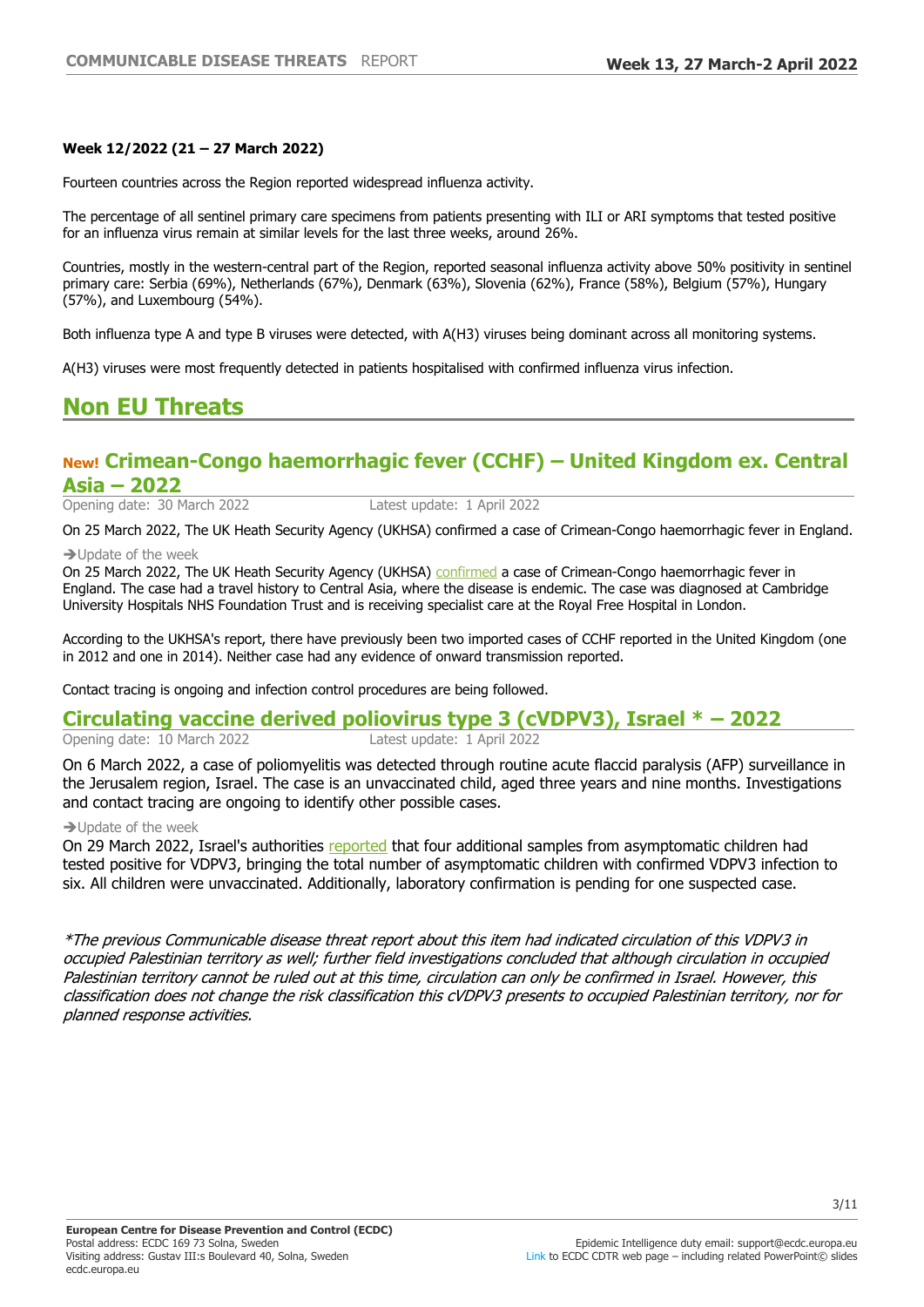# **II. Detailed reports**

# **COVID-19 associated with SARS-CoV-2 ±Multi-country (World) ±**

Opening date: 7 January 2020 Latest update: 1 April 2022

# Epidemiological summary

Since week 2022-11 and as of week 2022-12, 11 458 136 new cases of COVID-19 (in accordance with the applied case definitions and testing strategies in the affected countries) and 33 283 new deaths have been reported.

## **Cases have been reported from:**

**Africa:** 11 505 129 cases; the five countries reporting most cases are South Africa (3 713 252), Morocco (1 162 974), Tunisia (1 035 884), Egypt (505 264) and Libya (501 559).

Asia: 119 698 026 cases; the five countries reporting most cases are India (43 020 723), South Korea (12 350 428), Vietnam (9 274 849), Iran (7 151 088) and Japan (6 396 907).

America: 150 828 138 cases; the five countries reporting most cases are United States (79 954 460), Brazil (29 852 341), Argentina (9 028 611), Colombia (6 083 939) and Mexico (5 651 553).

Europe: 195 101 385 cases; the five countries reporting most cases are France (24 969 717), United Kingdom (20 691 123), Germany (20 452 133), Russia (17 783 843) and Turkey (14 800 677).

Oceania: 5 094 361 cases; the five countries reporting most cases are Australia (4 138 296), New Zealand (626 501), French Polynesia (72 058), Fiji (64 394) and New Caledonia (60 255).

Other: 705 cases have been reported from an international conveyance in Japan.

Deaths have been reported from:

Africa: 251 759 deaths; the five countries reporting most deaths are South Africa (99 966), Tunisia (28 323), Egypt (24 417), Morocco (16 057) and Ethiopia (7 492).

Asia: 1 270 612 deaths; the five countries reporting most deaths are India (521 035), Indonesia (154 774), Iran (140 021), Philippines (59 015) and Vietnam (42 358).

America: 2 688 711 deaths; the five countries reporting most deaths are United States (976 704), Brazil (658 956), Mexico (322 761), Peru (212 157) and Colombia (139 585).

Europe: 1 910 086 deaths; the five countries reporting most deaths are Russia (367 686), United Kingdom (164 454), Italy (158 782), France (155 498) and Germany (128 479).

Oceania: 9 129 deaths; the five countries reporting most deaths are Australia (5 897), Fiji (834), French Polynesia (646), Papua New Guinea (640) and Guam (340).

Other: 6 deaths have been reported from an international conveyance in Japan.

### **EU/EEA:**

As of week 2022-12, 125 484 993 cases have been reported in the EU/EEA: France (24 969 717), Germany (20 452 133), Italy (14 364 723), Spain (11 525 485), Netherlands (7 753 809), Poland (5 951 833), Czechia (3 787 222), Belgium (3 775 468), Austria (3 773 515), Portugal (3 564 977), Greece (2 940 738), Romania (2 775 867), Denmark (2 735 076), Sweden (2 481 735), Slovakia (2 418 376), Hungary (1 844 661), Ireland (1 443 697), Lithuania (1 346 453), Norway (1 324 566), Bulgaria (1 133 102), Croatia (1 094 052), Slovenia (957 720), Finland (843 019), Latvia (790 618), Estonia (537 245), Cyprus (407 412), Luxembourg (218 917), Iceland (179 629), Malta (77 234) and Liechtenstein (15 994).

As of week 2022-12, 1 055 344 deaths have been reported in the EU/EEA: Italy (158 782), France (155 498), Germany (128 479), Poland (115 202), Spain (102 310), Romania (61 128), Hungary (44 157), Czechia (39 551), Bulgaria (36 429), Belgium (30 239), Greece (27 333), Netherlands (21 898), Portugal (21 637), Slovakia (19 292), Sweden (18 155), Austria (15 649), Croatia (15 520), Lithuania (8 852), Ireland (6 710), Slovenia (6 475), Latvia (6 123), Denmark (5 050), Finland (3 354), Norway (2 339), Estonia (2 315), Luxembourg (1 033), Cyprus (1 032), Malta (631), Iceland (90) and Liechtenstein (81).

The latest daily situation update for the EU/EEA is available [here.](https://www.ecdc.europa.eu/en/cases-2019-ncov-eueea)

In week 2022-12, in the EU/EEA overall, the reported weekly cases decreased by - 0.7% compared to the previous week. Weekly increases in descending order were observed in Ireland, France, Malta, Luxembourg, Hungary, Cyprus, Italy, Slovenia, and Romania. The countries with the highest 14-day notification rates per 100 000 population are: Austria 6 358), Cyprus (6 079), Iceland (5 672), Liechtenstein (4 839), and Germany (3 726). Overall, 21 of the 30 EU/EEA countries (Austria, Belgium, Bulgaria, Croatia, Czechia, Denmark, Estonia, Finland, Germany, Greece, Iceland, Latvia, Liechtenstein, Lithuania, Netherlands, Norway,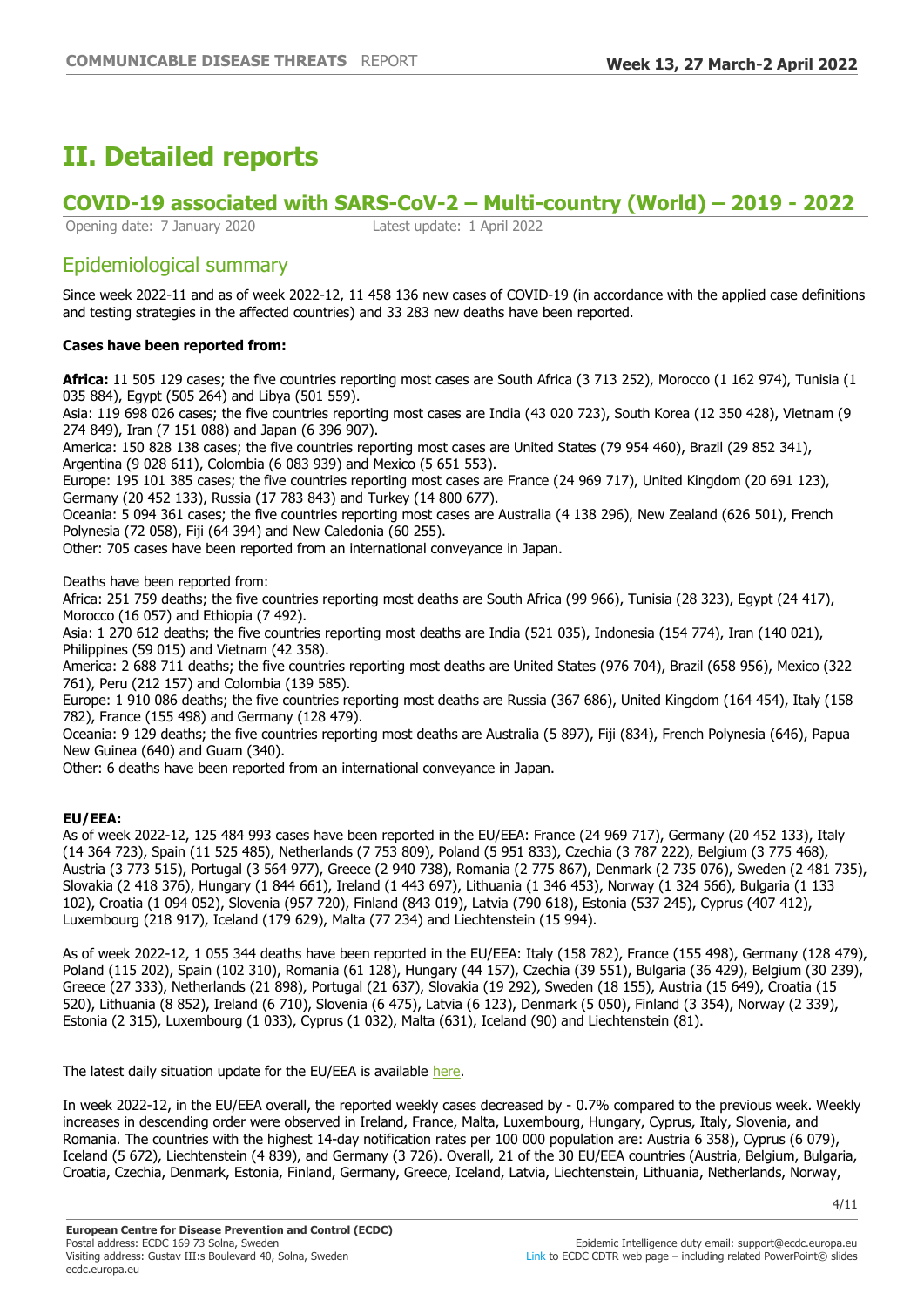Poland, Portugal, Slovakia, Spain, and Sweden) reported a decrease in the weekly cases.

ECDC's assessment of each country's epidemiological situation is based on a composite score for the absolute value and trend of five weekly COVID-19 epidemiological indicators. For week 12, four countries (France, Greece, Ireland and Malta) were categorised as of very high concern, 18 countries (Austria, Croatia, Cyprus, Czechia, Denmark, Estonia, Finland, Germany, Hungary, Italy, Latvia, Liechtenstein, Lithuania, Luxembourg, Norway, Portugal, Slovakia and Slovenia) as of high concern, six countries (Belgium, Bulgaria, Iceland, the Netherlands, Romania and Spain) as of moderate concern, one country (Poland) as of low concern and one country (Sweden) as of very low concern. Compared with the previous week, two countries (France and Hungary) moved to a higher category, eight countries (Belgium, Cyprus, Iceland, Liechtenstein, Lithuania, the Netherlands, Poland and Sweden) moved to a lower category, and 20 countries stayed in the same category.

For the latest COVID-19 country overviews, please see the [dedicated web page.](https://covid19-country-overviews.ecdc.europa.eu/)

Since the last update on 24 March 2022 and as of 31 March 2022, the following changes have been made to ECDC variant classifications for variants of concern (VOC), variants of interest (VOI), variants under monitoring and de-escalated variants:

• B.1.351 (Beta) and P.1 (Gamma) have been de-escalated from variants of concern to de-escalated variants. • B.1.640 has been de-escalated from variants under monitoring to de-escalated variants.

The reason for all of these de-escalations is that these variants have not been detected recently in the EU/EEA. World-wide detections of these variants are very rare, becoming even more rare since Omicron became the dominant variant. As of 9 March 2022, WHO classifies Beta and Gamma as previously circulating VOCs.

For the latest information on variants, please see [ECDC's webpage on variants.](https://www.ecdc.europa.eu/en/covid-19/variants-concern)

#### **Public Health Emergency of International Concern (PHEIC):**

On 30 January 2020, the World Health Organization declared that the outbreak of COVID-19 constitutes a PHEIC. On 11 March 2020, the Director-General of [WHO](https://www.who.int/director-general/speeches/detail/who-director-general-s-opening-remarks-at-the-media-briefing-on-covid-19---11-march-2020) declared the COVID-19 outbreak a pandemic. The [third](https://www.who.int/news-room/detail/01-05-2020-statement-on-the-third-meeting-of-the-international-health-regulations-(2005)-emergency-committee-regarding-the-outbreak-of-coronavirus-disease-(covid-19)), [fourth,](https://www.who.int/news-room/detail/01-08-2020-statement-on-the-fourth-meeting-of-the-international-health-regulations-(2005)-emergency-committee-regarding-the-outbreak-of-coronavirus-disease-(covid-19)) [fifth](https://www.who.int/news/item/30-10-2020-statement-on-the-fifth-meeting-of-the-international-health-regulations-(2005)-emergency-committee-regarding-the-coronavirus-disease-(covid-19)-pandemic), [sixth](https://www.who.int/news/item/15-01-2021-statement-on-the-sixth-meeting-of-the-international-health-regulations-(2005)-emergency-committee-regarding-the-coronavirus-disease-(covid-19)-pandemic), [seventh,](https://www.who.int/news/item/19-04-2021-statement-on-the-seventh-meeting-of-the-international-health-regulations-(2005)-emergency-committee-regarding-the-coronavirus-disease-(covid-19)-pandemic) eight, [ninth](https://www.who.int/news/item/26-10-2021-statement-on-the-ninth-meeting-of-the-international-health-regulations-(2005)-emergency-committee-regarding-the-coronavirus-disease-(covid-19)-pandemic) and [tenth](https://www.who.int/news/item/19-01-2022-statement-on-the-tenth-meeting-of-the-international-health-regulations-(2005)-emergency-committee-regarding-the-coronavirus-disease-(covid-19)-pandemic#:~:text=The%20tenth%20meeting%20of%20the%20Emergency%20Committee%20convened%20by%20the,00%20Geneva%20time%20(CEST).) International Health Regulations (IHR) Emergency Committee meetings for COVID-19 were held in Geneva on 30 April 2020, 31 July 2020, 29 October 2020, 14 January 2021, 15 April 2021, 4 July 2021, 22 October 2021 and 13 January 2022, respectively. The Committee concluded during these meetings that the COVID-19 pandemic continues to constitute a PHFIC.

## ECDC assessment

For the most recent risk assessment, please visit [ECDC's dedicated web page.](https://www.ecdc.europa.eu/en/current-risk-assessment-novel-coronavirus-situation)

## Actions

On 27 January 2022, ECDC published its Rapid Risk Assessment 'Assessment of the further emergence and potential impact of the SARS-CoV-2 Omicron variant of concern in the EU/EEA, 19th update'.

A [dashboard](https://vaccinetracker.ecdc.europa.eu/public/extensions/COVID-19/covid-19.html) with the latest updates is available on ECDC's [website.](https://www.ecdc.europa.eu/en) For the latest update on SARS-CoV-2 variants of concern, please see [ECDC's web page on variants](https://www.ecdc.europa.eu/en/covid-19/variants-concern).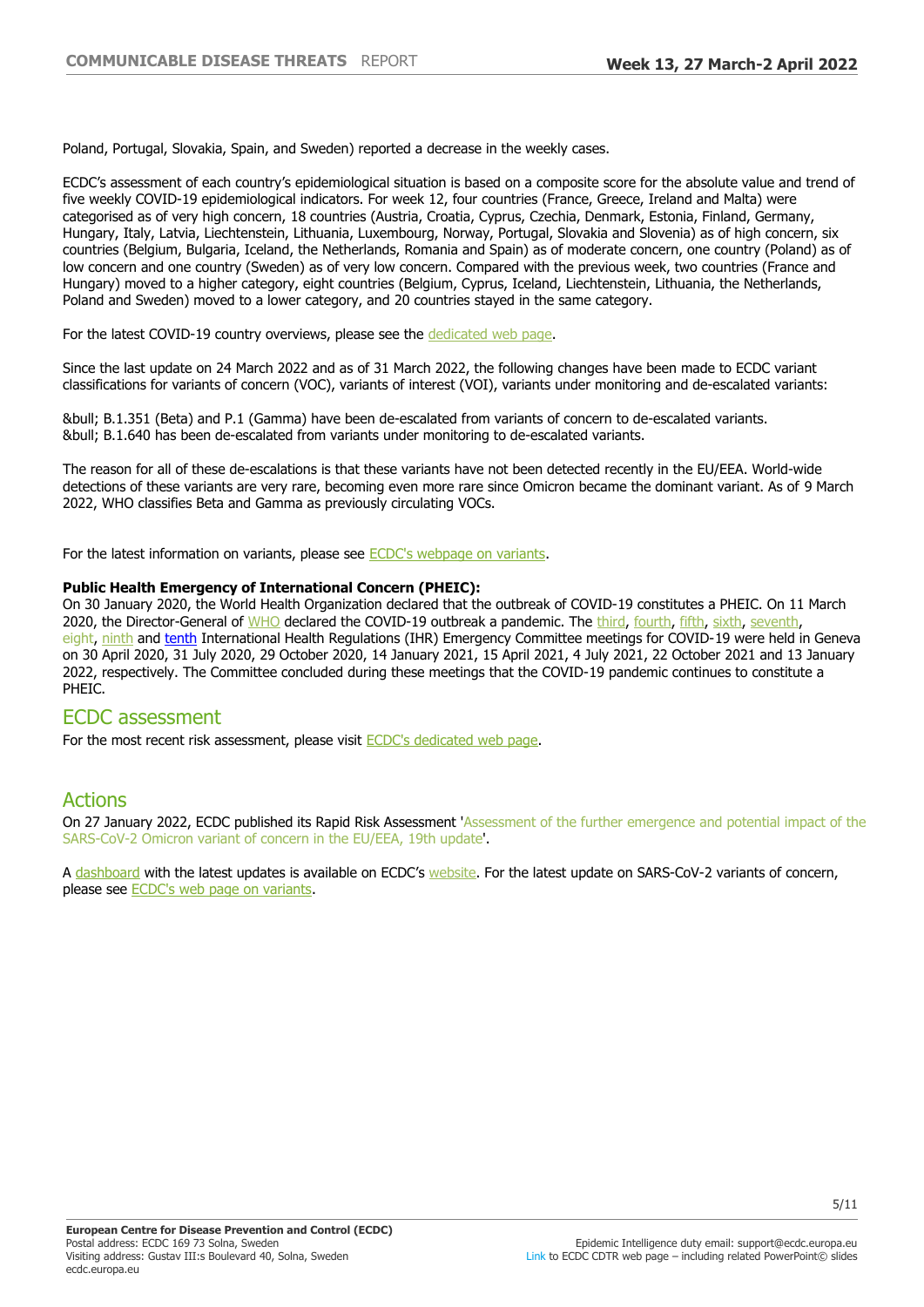## Geographic distribution of 14-day cumulative number of reported COVID-19 cases per 100 000 population, worldwide, 2022-w11 to 2022-w12

Source: ECDC



Date of production: 30/03/2022 strative boundaries: © EuroGeographics © UN-FAO © Turkstat.The boundaries and names shown on this map do not imply official endorsement or acceptance by the European Union.

# **Influx of people displaced from Ukraine to the EU following Russia¶s aggression in Ukraine - Multistate - 2022**

Opening date: 24 February 2022 Latest update: 1 April 2022

# Epidemiological summary

On 24 February 2022, Ukraine declared martial law following Russia's invasion. Shortages of food and water supplies, lack of sanitation, electric power, transportation and healthcare provision and the overall lack of security are resulting in large numbers of people fleeing Ukraine. The majority of these people are women, children, and the elderly. They are finding temporary shelter in neighbouring countries and are currently reported to be mostly dispersing into the community. A number of dedicated reception centres have been set up.

### **Sources:** [Relief Web](https://reliefweb.int/sites/reliefweb.int/files/resources/Ukraine%20Humanitarian%20Impact%20Situation%20Report%202%20March.pdf) | [United Nations](http://data2.unhcr.org/en/situations/ukraine) | [WHO](https://worldhealthorg.shinyapps.io/EURO_COVID-19_vaccine_monitor/)

## ECDC assessment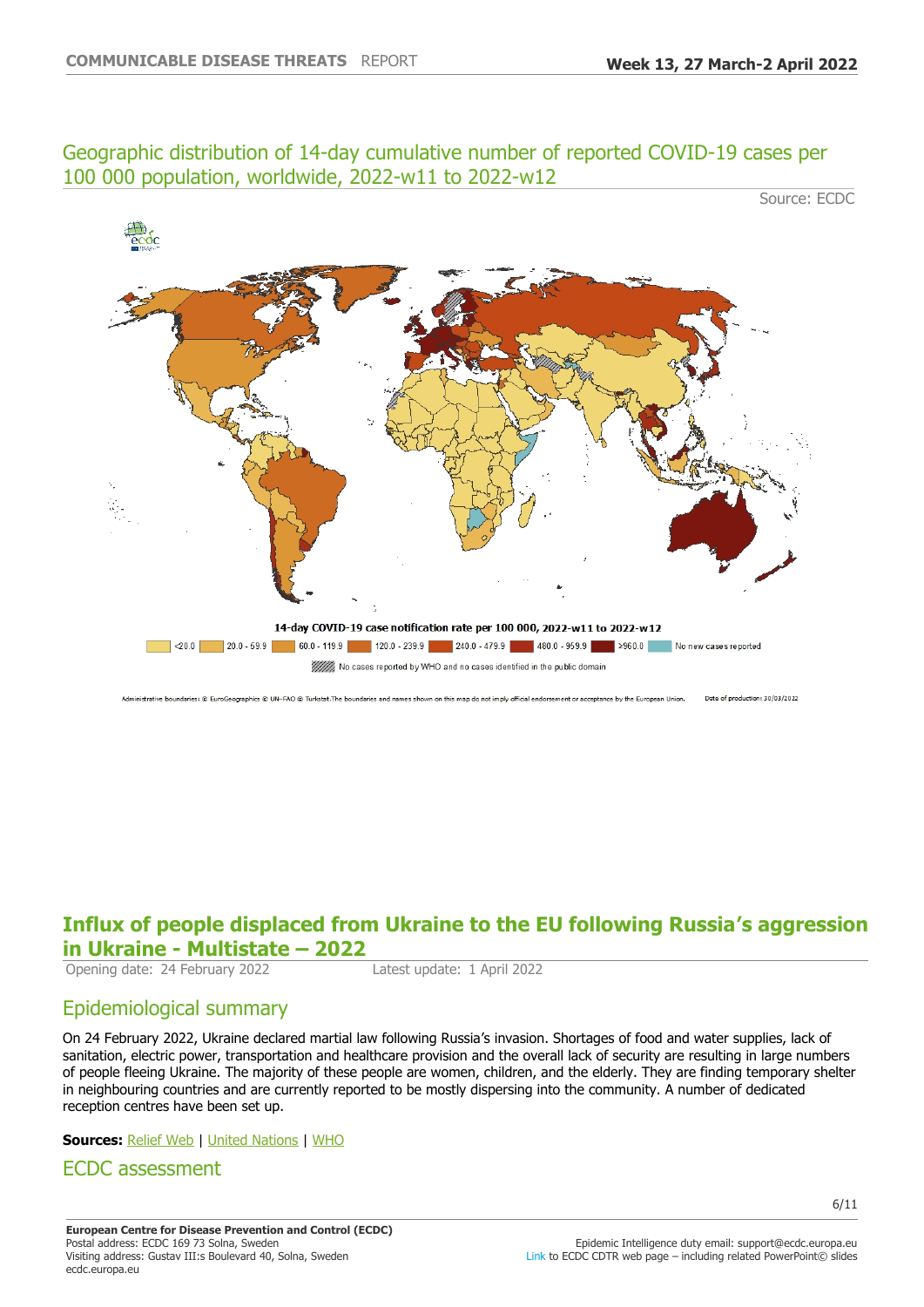The displacement of large numbers of people into neighbouring countries, irrespective of the type of accommodation, will result in difficulties for the displaced people in accessing healthcare, meaning that they may be at greater risk of complications from acute or chronic conditions. Furthermore, situations of overcrowding could favour outbreaks of infectious diseases, in particular respiratory infections. This includes influenza and COVID-19, which are currently circulating in some of the reception countries, and tuberculosis (TB). The detection of cases of influenza, COVID-19 or TB among the displaced population is not unexpected. [Vaccination coverage in Ukraine](https://immunizationdata.who.int/listing.html) is sub-optimal for several vaccine-preventable diseases, including [COVID-19.](https://worldhealthorg.shinyapps.io/EURO_COVID-19_vaccine_monitor/) Vaccination against poliomyelitis and measles should be considered as a priority, especially among the paediatric population, as well as DTP (DTaP-IPV combination vaccine for children, with Hib-component only for children <6 years; Td for adults). In addition, COVID-19 vaccination should be offered, and the elderly and other risk groups should be prioritised. Public health authorities should increase awareness among healthcare providers in order to detect priority infectious diseases that could present among displaced Ukrainian people.

# Actions

ECDC is working closely with the countries that are receiving displaced persons from Ukraine, in collaboration with European Commission, other Member States, WHO, and other international partners, including through staff deployments. As the situation evolves, ECDC is ready to provide specific support. ECDC will continue to closely monitor the situation through its epidemic intelligence activities. An ECDC document, '[Operational public health considerations for the prevention and control of infectious](https://www.ecdc.europa.eu/en/publications-data/operational-public-health-considerations-prevention-and-control-infectious)  [diseases in the context of the military aggression in Ukraine](https://www.ecdc.europa.eu/en/publications-data/operational-public-health-considerations-prevention-and-control-infectious)', was published on 8 March 2022. ECDC has opened an item in EpiPulse and encourages Member States to report public health events related to the crisis in EpiPulse and to share documents relevant to the response that could be of interest to other Member States.

# **Influenza ±Multi-country ±Monitoring 2021/2022 season**

Opening date: 15 October 2021 Latest update: 1 April 2022

# Epidemiological summary

## **Week 12/2022 (21±27 March 2022)**

Fourteen countries across the Region reported widespread influenza activity.

The percentage of all sentinel primary care specimens from patients presenting with ILI or ARI symptoms that tested positive for an influenza virus remain at similar levels for the last three weeks, around 26%.

Countries, mostly in the western-central part of the Region, reported seasonal influenza activity above 50% positivity in sentinel primary care: Serbia (69%), Netherlands (67%), Denmark (63%), Slovenia (62%), France (58%), Belgium (57%), Hungary (57%), and Luxembourg (54%).

Both influenza type A and type B viruses were detected, with A(H3) viruses being dominant across all monitoring systems.

A(H3) viruses were most frequently detected in patients hospitalised with confirmed influenza virus infection.

#### **2021-2022 season overview**

For the Region as a whole, influenza activity has increased and has been well above what was seen in 2020-2021 but remains at lower levels compared to seasons prior to the COVID-19 pandemic.

Influenza activity, based on sentinel primary care specimens from patients presenting with ILI or ARI symptoms, first peaked in week 52/2021 (when it reached 20% positivity), declining thereafter until week 4/2022 and reaching a plateau phase since week 10/2022 (26-27%).

Different levels of activity have been observed between the countries and areas of the Region, with a dominance of A(H3) viruses in most countries.

During the influenza Vaccine Composition Meeting for the northern hemisphere 2022/23 season, held in February 2022, WHO recommended updating of the A(H3N2) and the B/Victoria-lineage components. The full report can be found [here](https://eur02.safelinks.protection.outlook.com/?url=https%3A%2F%2Fwww.who.int%2Fnews%2Fitem%2F25-02-2022-recommendations-announced-for-influenza-vaccine-composition-for-the-2022-2023-northern-hemisphere-influenza-season&data=04%7C01%7C%7Cb9cdcbb5a73347300bc008da1314cefe%7C6ad73702409c4046ae59cc4bea334507%7C0%7C0%7C637843277327792298%7CUnknown%7CTWFpbGZsb3d8eyJWIjoiMC4wLjAwMDAiLCJQIjoiV2luMzIiLCJBTiI6Ik1haWwiLCJXVCI6Mn0%3D%7C3000&sdata=Q1nRbedKBSG9OkMKXw7NrqqRSyGL6D76XTBvazIPbM8%3D&reserved=0).

[Preliminary results](https://eur02.safelinks.protection.outlook.com/?url=https%3A%2F%2Fwww.cdc.gov%2Fmmwr%2Fvolumes%2F71%2Fwr%2Fpdfs%2Fmm7110a1-H.pdf&data=04%7C01%7C%7Cb9cdcbb5a73347300bc008da1314cefe%7C6ad73702409c4046ae59cc4bea334507%7C0%7C0%7C637843277327792298%7CUnknown%7CTWFpbGZsb3d8eyJWIjoiMC4wLjAwMDAiLCJQIjoiV2luMzIiLCJBTiI6Ik1haWwiLCJXVCI6Mn0%3D%7C3000&sdata=naCM5VTXiXlSDhHdiOJseygmHA5eItweaTZNqPOqFpI%3D&reserved=0) of 2021-2022 seasonal influenza vaccine effectiveness (VE) estimates from the United States showed that VE

7/11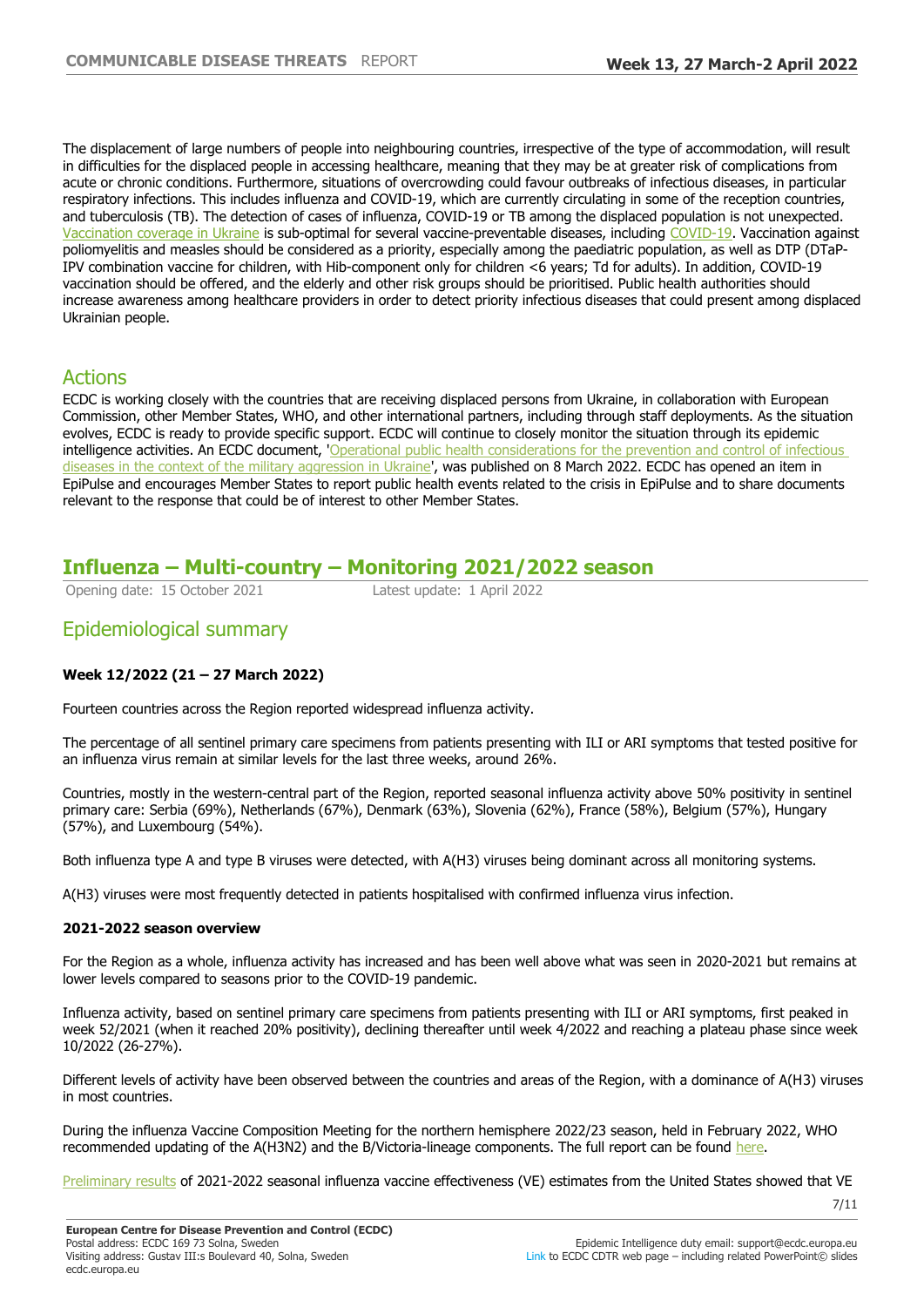against medically attended outpatient acute respiratory infection associated with A(H3N2), the dominant influenza virus in circulation, was  $16\%$  (95% CI = &minus:  $16\%$  to 39%).

The European I-MOVE network estimated influenza VE using a multicentre test-negative design among symptomatic patients presenting at primary care level between October 2021 and March 2022. Preliminary influenza VE against influenza A among seven study sites and among all ages was 36% (95%CI: 13-53) and 41% (95%CI: 15-59) among those aged 18-64 years. Allage VE against influenza A(H3N2) was 35% (95%CI: 6-54) and 37% (95%CI: 3-59) among those aged 18-64 years. There were too few influenza positive cases among other age groups to allow VE estimations.

In [Sweden,](https://eur02.safelinks.protection.outlook.com/?url=https%3A%2F%2Fvardgivarguiden.se%2Fglobalassets%2Fkunskapsstod%2Fsmittskydd%2Fstatistik%2Finfluensa%2Finfluensasasongen-2021-2022.pdf&data=04%7C01%7C%7Cb9cdcbb5a73347300bc008da1314cefe%7C6ad73702409c4046ae59cc4bea334507%7C0%7C0%7C637843277327792298%7CUnknown%7CTWFpbGZsb3d8eyJWIjoiMC4wLjAwMDAiLCJQIjoiV2luMzIiLCJBTiI6Ik1haWwiLCJXVCI6Mn0%3D%7C3000&sdata=%2B32tSSgJ0EVkyT2U9uRGwV0toviULaoew5JJlEDZ5WE%3D&reserved=0) the vaccine effectiveness against laboratory-confirmed influenza was estimated to be 47% for individuals over 65 years.

According to preliminary data in mainland [France,](https://eur02.safelinks.protection.outlook.com/?url=https%3A%2F%2Fwww.santepubliquefrance.fr%2Fmaladies-et-traumatismes%2Fmaladies-et-infections-respiratoires%2Fgrippe%2Fdocuments%2Fbulletin-national%2Fbulletin-epidemiologique-grippe-semaine-11.-saison-2021-2022&data=04%7C01%7C%7Cb9cdcbb5a73347300bc008da1314cefe%7C6ad73702409c4046ae59cc4bea334507%7C0%7C0%7C637843277327792298%7CUnknown%7CTWFpbGZsb3d8eyJWIjoiMC4wLjAwMDAiLCJQIjoiV2luMzIiLCJBTiI6Ik1haWwiLCJXVCI6Mn0%3D%7C3000&sdata=aE2SiBn2iDjHStEVwyLPsIohTSRLmxI1dk1tIItmWgI%3D&reserved=0) the VE was estimated to be 50% (95% CI: 14-71) against all circulating influenza viruses, 77% (95% CI: 36-92) for A(H1N1)pdm09 and 31% (95% CI: -29-64) for A(H3N2).

With increased circulation of influenza virus, clinicians should consider early antiviral treatment of patients in at-risk groups with influenza virus infection, according to local guidance, to prevent severe outcomes. Viruses analysed so far have remained susceptible to neuraminidase inhibitors and baloxavir marboxil.

**Source:** [Flu News Europe](https://flunewseurope.org/)

## ECDC assessment

For the Region as a whole, influenza activity has increased and remains well above what was seen in 2020-2021 but still at lower levels compared to seasons prior to the COVID-19 pandemic.

With increased circulation of influenza virus, clinicians should consider early antiviral treatment of patients in at-risk groups with influenza virus infection, according to local guidance, to prevent severe outcomes. Viruses analysed so far have remained susceptible to neuraminidase inhibitors and baloxavir marboxil.

## Actions

ECDC and WHO monitor influenza activity in the WHO European Region. Data will be updated on a weekly basis and are available on the [Flu News Europe](https://flunewseurope.org/) website.

## **New! Crimean-Congo haemorrhagic fever (CCHF) ±United Kingdom ex. Central Asia – 2022**

Opening date: 30 March 2022 Latest update: 1 April 2022

# Epidemiological summary

On 25 March 2022, The UK Heath Security Agency (UKHSA) confirmed a case of Crimean-Congo haemorrhagic fever in England. The case had a travel history to Central Asia, where the disease is endemic. The case was diagnosed at Cambridge University Hospitals NHS Founding Trust and is receiving specialist care at the Royal Free Hospital in London.

According to the UKHSA's report, there have previously been two imported cases of CCHF reported in the United Kingdom (one in 2012 and one in 2014). Neither case had any evidence of onward transmission reported.

Contact tracing is ongoing and infection control procedures are being followed.

## ECDC assessment

CCHF is endemic in Africa, the Balkans, the Middle East and western and south-central Asia. Greece and Spain have also [reported](https://www.ecdc.europa.eu/sites/default/files/documents/Communicable-disease-threats-report-13-june-2020.pdf)  cases in recent years. Hyalomma spp. ticks are considered to be the principal vectors of CCHF virus. Hyalomma marginatum is widely present in southern and eastern Europe, as shown in the distribution map published in November 2021. In Spain, the main vector is Hyalomma lusitanicum. The Hyalomma spp. ticks are not established in the UK and neither has the virus been detected in any ticks within the UK.

The risk for EU/EEA travellers or residents in endemic countries is considered to be very low if precautionary measures to avoid tick bites are taken and if they do not participate in slaughtering activities. Hunters, forest workers, hikers and people working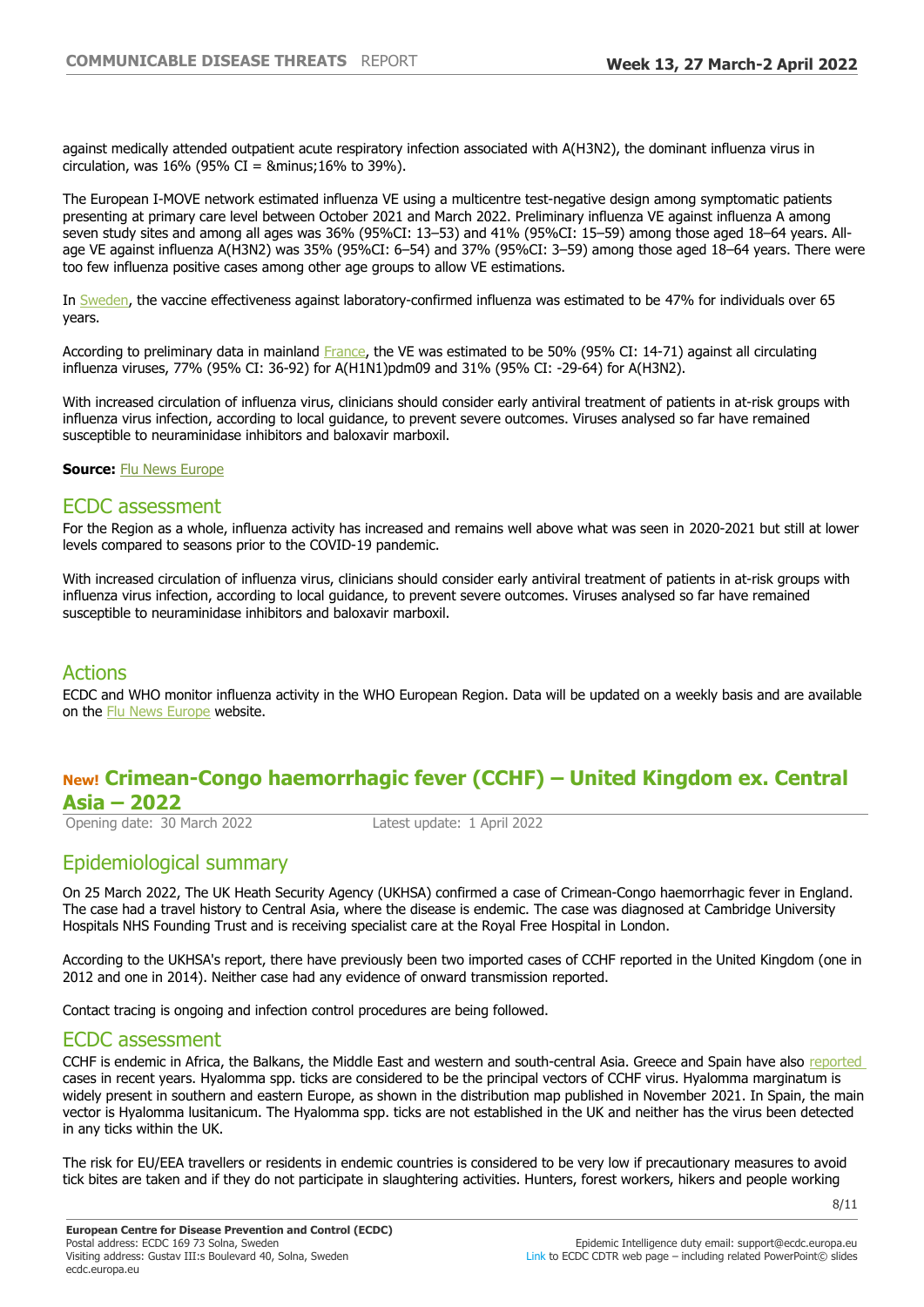with animals are more likely to be exposed to ticks and therefore to be infected. People potentially exposed to ticks should apply [personal protective measures against tick bites.](https://www.ecdc.europa.eu/en/disease-vectors/prevention-and-control/protective-measures-ticks) 

The risk of secondary transmission in the EU/EEA, should a case be imported, is considered to be very low if timely infection prevention and control measures are implemented. This implies the early diagnostic of the case; therefore, health practitioners should consider CCHF in the differential diagnosis of cases presenting haemorrhagic manifestations and returning from CCHFendemic countries or countries where CCHF occurs sporadically.

Healthcare providers caring for patients infected with CCHF virus are at risk of human-to-human transmission, as demonstrated in 2016 in Spain, when a healthcare worker was infected while attending to a primary case. The risk of further human-to-human transmission in hospital settings can be significantly reduced by applying timely and appropriate infection prevention and control measures. An overview of the CCHF cases infected in the EU/EEA since 2013 is available on [ECDC's website](https://www.ecdc.europa.eu/en/crimean-congo-haemorrhagic-fever/surveillance/cases-eu-since-2013).

Additional information on CCHF can be found in [ECDC's Surveillance Atlas](https://www.ecdc.europa.eu/en/surveillance-atlas-infectious-diseases) of Infectious Diseases, [ECDC's factsheet](https://www.ecdc.europa.eu/en/crimean-congo-haemorrhagic-fever/facts/factsheet) and in ECDC's latest [annual epidemiological report](https://www.ecdc.europa.eu/en/publications-data/crimean-congo-haemorrhagic-fever-annual-epidemiological-report-2019). Additional information on Hyalomma marginatum can be found in [ECDC's factsheet.](https://www.ecdc.europa.eu/en/crimean-congo-haemorrhagic-fever/facts/factsheet)

# Actions

ECDC is monitoring this event through its epidemic intelligence activities and will report again if relevant epidemiological updates become available.

# **Circulating vaccine derived poliovirus type 3 (cVDPV3), Israel \* ±**

Opening date: 10 March 2022 Latest update: 1 April 2022

# Epidemiological summary

In total, as of 29 March 2022, Israel has reported one case of AFP caused by cVDPV3, six asymptomatic children with confirmed VDPV3 infection, and one suspected polio infection. On 10 March 2022, the Global Polio Eradication Initiative (GPEI) reported an outbreak of circulating vaccine derived poliovirus type 3 (cVDPV3) in Israel. On 6 March 2022, the index case, an unvaccinated four-year-old girl, was identified through routine acute flaccid paralysis (AFP) surveillance. Further testing of the sample revealed genetic links to VDPV3-strains detected in environmental samples collected from the Jerusalem and Bethlehem regions between September 2021 and January 2022. These isolates, previously classified as ambiguous VDPV3, have now been reclassified as cVDPV3. This classification confirms an outbreak of cVDPV3. On 10 March 2022, the Ministry of Health (MoH) in Israel [announced](https://www.gov.il/he/departments/news/10032022-01) they had found evidence of poliovirus in two additional stool samples in the Jerusalem region. In addition, as part of ongoing sewage monitoring, several positive samples for poliomyelitis were found in sewage waters from the following areas: Beit Shemesh, Modi'in Illit, and Tiberias.

Local health authorities are conducting investigations to determine the source of the outbreak and the potential risk of further spread. The MoH, together with the World Health Organization (WHO) and other partners, is responding to the outbreak. The MoH is making efforts to boost vaccination coverage in the country. Since the start of the catch-up [vaccination campaign](https://twitter.com/IsraelMOH/status/1509191994534514691), and as of 30 March 2022, 18 197 children have been vaccinated in the Jerusalem region.

## ECDC assessment

These are the first cVDPV3 cases reported from Israel. The last cVDPV3 cases were reported from Somalia in 2018. In Israel, the last cases of wild poliovirus type 1 (WPV1) occurred in 1988, during an outbreak in the Hadera district resulting in 15 cases of acute flaccid paralysis (AFP).

The WHO European Region, including the EU/EEA, has remained polio-free since 2002. However, as long as there are unvaccinated or partially vaccinated population groups in European countries and poliomyelitis is not eradicated, the risk of the virus being reintroduced into Europe remains. To limit the risk of reintroduction and sustained transmission of poliovirus in the EU/EEA, it is crucial to maintain high vaccine coverage in the general population, and to increase the vaccination uptake in the pockets of under-immunised populations. Israel has a high level of Polio (Pol 3) vaccination coverage, as indicated in the [WHO Global Health observatory data repository.](https://eur02.safelinks.protection.outlook.com/?url=https%3A%2F%2Fapps.who.int%2Fgho%2Fdata%2Fview.main.80601%3Flang%3Den&data=04%7C01%7C%7C8e5a582419ca420fb44008da12ffc982%7C6ad73702409c4046ae59cc4bea334507%7C0%7C0%7C637843187048618479%7CUnknown%7CTWFpbGZsb3d8eyJWIjoiMC4wLjAwMDAiLCJQIjoiV2luMzIiLCJBTiI6Ik1haWwiLCJXVCI6Mn0%3D%7C3000&sdata=XgbJ%2BaTSu%2BnDeEMy9gEUsvQXXpIrYzkmzeil7Gv%2B1C8%3D&reserved=0) However, the risk of further spread in the country remains, especially in under-immunised pockets of the population. Outbreak investigation activities are ongoing in order to detect additional infections.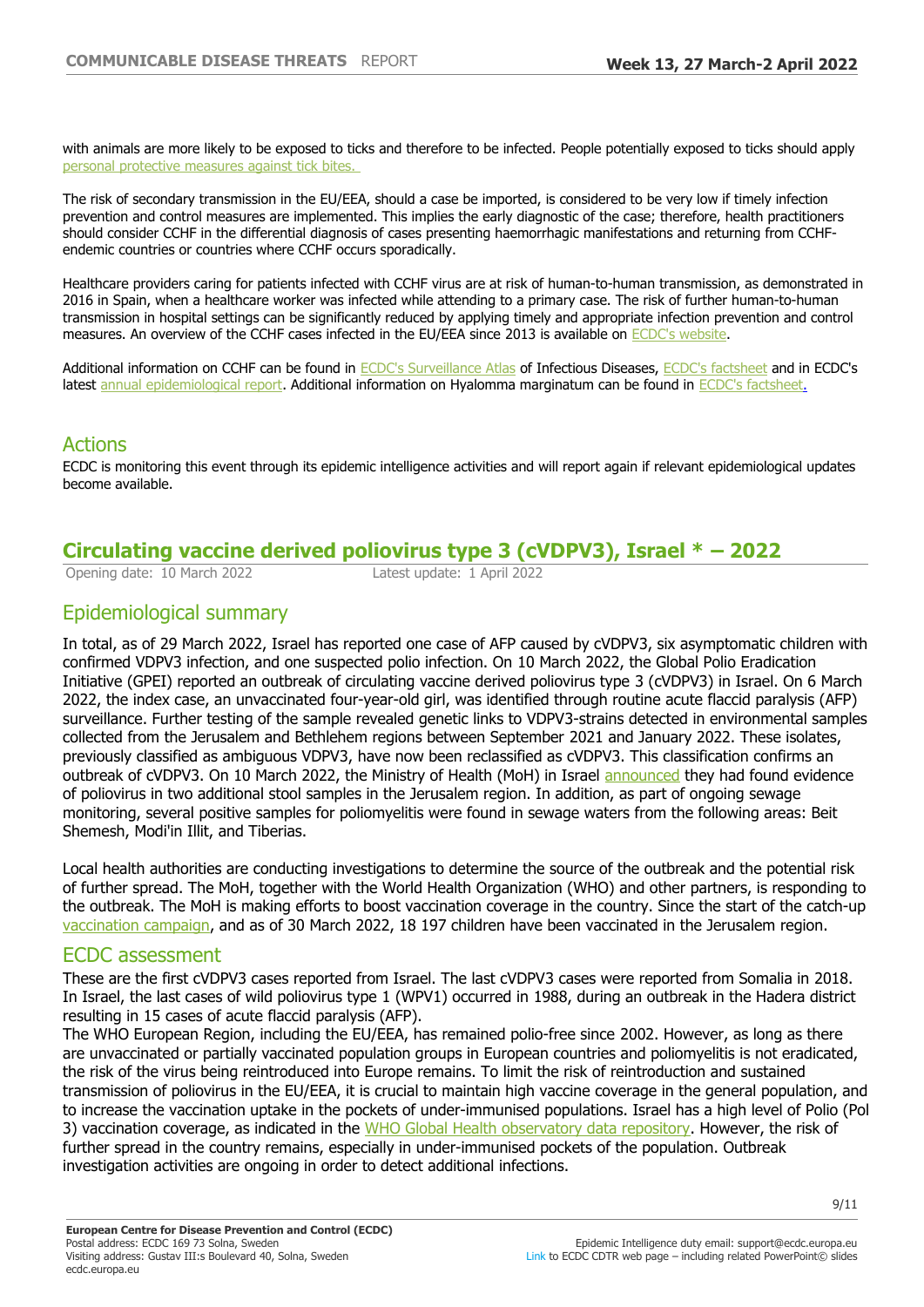# Actions

ECDC is in contact with WHO EURO and will continue to monitor the event through epidemic intelligence activities.